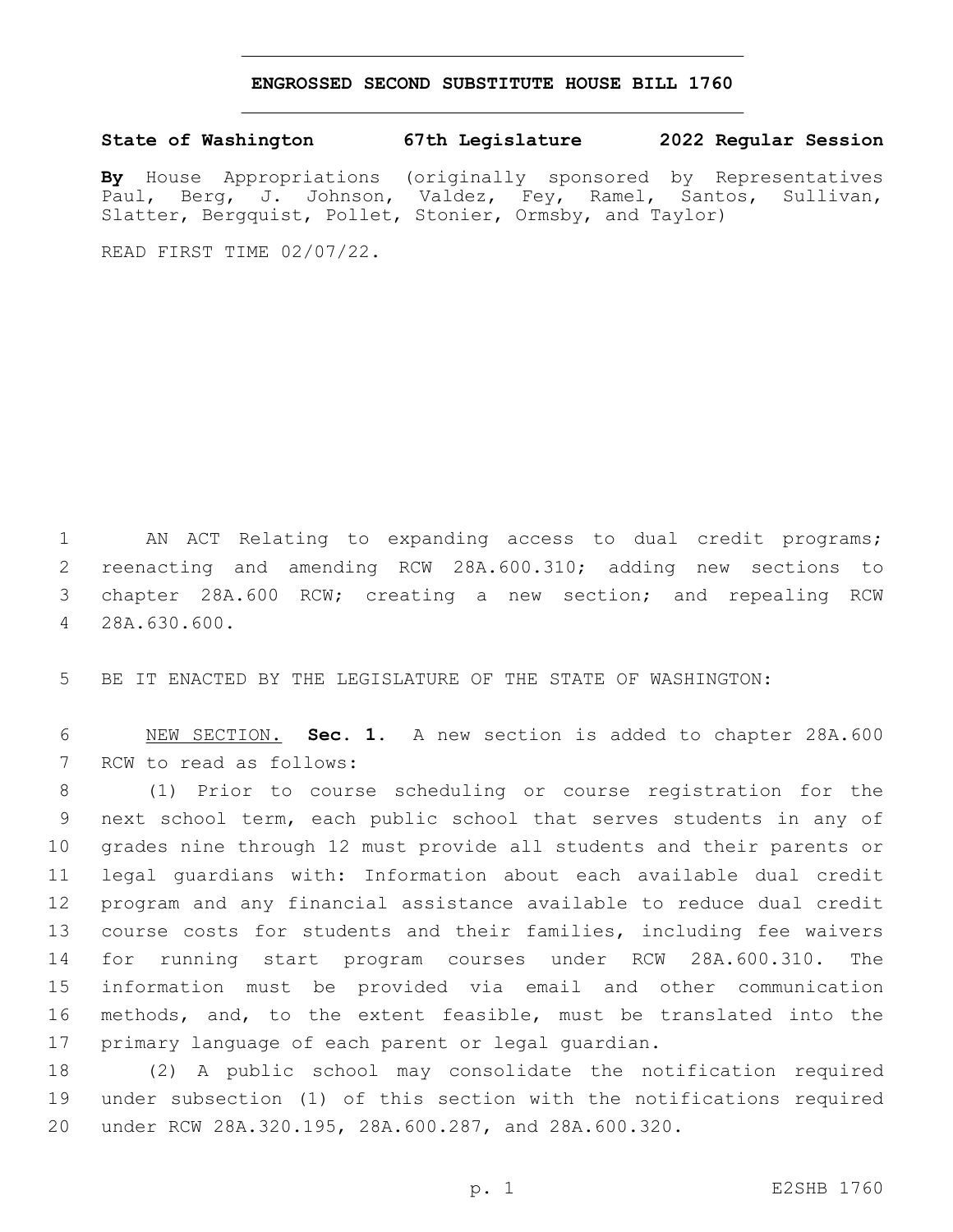(3) As used in this section, "public school" has the same meaning 2 as in RCW 28A.150.010.

 NEW SECTION. **Sec. 2.** A new section is added to chapter 28A.600 4 RCW to read as follows:

 (1) Students participating in running start programs may be funded up to a combined maximum enrollment of 1.6 full-time equivalents, including school district and institution of higher 8 education enrollment.

 (2) In calculating the combined full-time equivalents, the office 10 of the superintendent of public instruction:

 (a) Must adopt rules to fund the participating student's enrollment in running start courses provided by the institution of 13 higher education during the summer academic term; and

 (b) May average the participating student's September through June enrollment to account for differences in the start and end dates for courses provided by the high school and the institution of higher 17 education.

 (3) Running start programs as a service delivery model, associated funding levels beyond 1.0 full-time equivalent per student, and funding for high school graduates enrolled in running start courses under RCW 28A.600.310(1)(b), are not part of the state's statutory program of basic education under chapter 28A.150 23 RCW.

 (4) The office of the superintendent of public instruction, in consultation with the state board for community and technical colleges, the participating institutions of higher education, the 27 student achievement council, and the education data center, must annually track, and report to the fiscal committees of the legislature, the combined full-time equivalent experience of students participating in running start programs, including course load analyses and enrollments by high school and participating 32 institutions of higher education.

 **Sec. 3.** RCW 28A.600.310 and 2019 c 252 s 115 and 2019 c 176 s 2 are each reenacted and amended to read as follows:

 (1) Student eligibility for the running start program is provided in this subsection (1).

37 (a) Eleventh and ((twelfth)) 12th grade students or students who have not yet received the credits required for the award of a high

p. 2 E2SHB 1760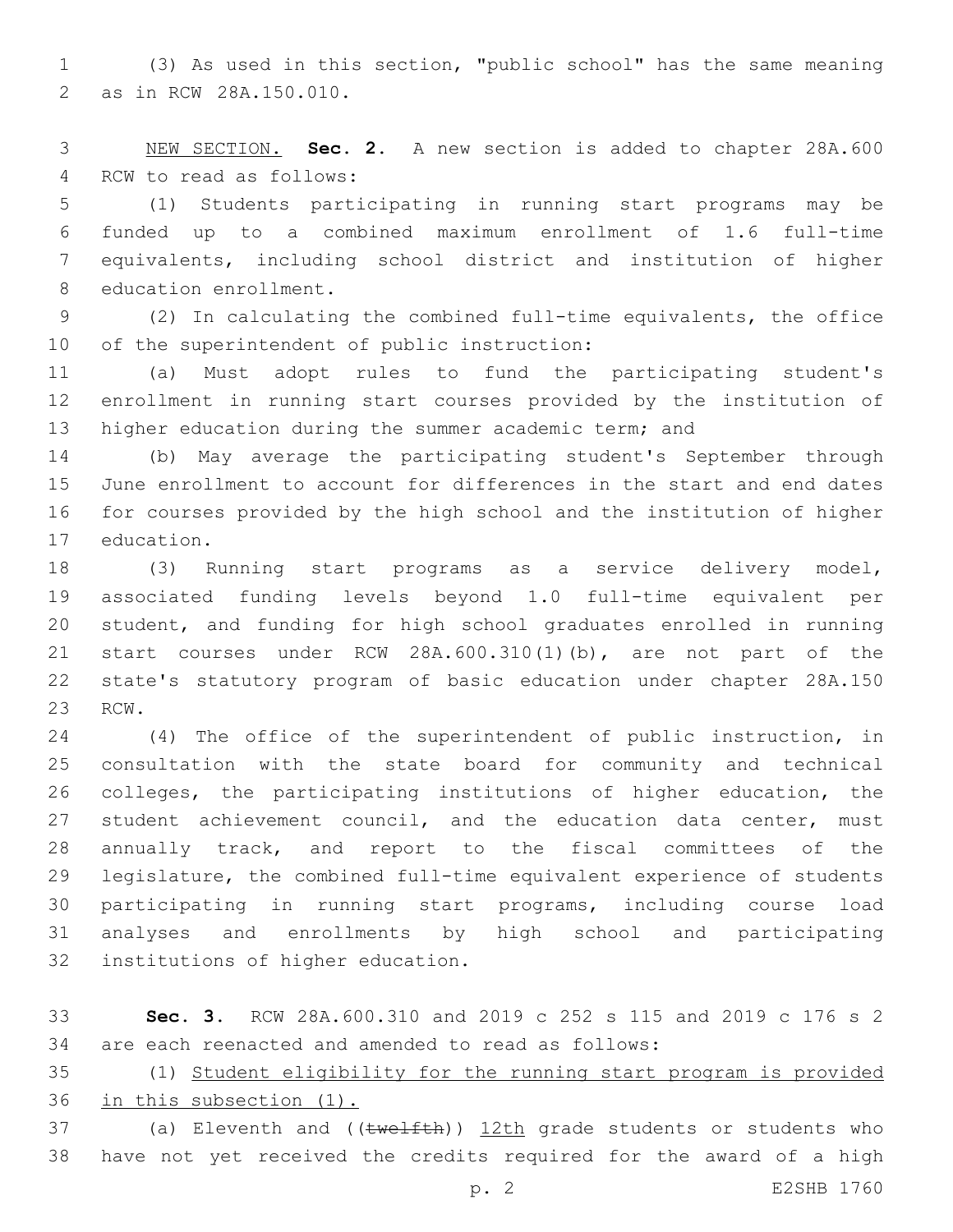school diploma and are eligible to be in the ((eleventh)) 11th or 2 ((twelfth)) 12th grade((s)) may apply to a participating institution of higher education to enroll in courses or programs offered by the institution of higher education.4

 (b) ((The course sections and programs offered as running start courses must also be open for registration to matriculated students at the participating institution of higher education and may not be a 8 course consisting solely of high school students offered at a high 9 school campus)) High school graduates who have 15 or fewer college 10 credits to earn before meeting associate degree requirements may continue participation in the running start program and earn up to 15 12 college credits during the summer academic term following their high 13 school graduation.

 (c) A student receiving home-based instruction enrolling in a public high school for the sole purpose of participating in courses or programs offered by institutions of higher education shall not be counted by the school district in any required state or federal accountability reporting if the student's parents or guardians filed a declaration of intent to provide home-based instruction and the student received home-based instruction during the school year before the school year in which the student intends to participate in courses or programs offered by the institution of higher education. Students receiving home-based instruction under chapter 28A.200 RCW and students attending private schools approved under chapter 28A.195 RCW shall not be required to meet the student learning goals or to 26 learn the state learning standards. ((However, students are eligible  $27 \pm 0)$ 

 (2) Students may enroll in courses or programs in participating universities only if the board of directors of the student's school 30 district has decided to participate in the running start program.

 (3) Participating institutions of higher education, in consultation with school districts, may establish admission standards for these students. If the institution of higher education accepts a 34 secondary school ((pupil)) student for enrollment under this section, the institution of higher education shall send written notice to the 36 ((pupil)) student and the ((pupil's)) student's school district 37 within  $((\text{ten}))$  10 days of acceptance. The notice shall indicate the 38 course and hours of enrollment for that  $((\text{pupi-1}))$  student.

39 (((2))) (4) The course sections and programs offered as running start courses must be open for registration to matriculated students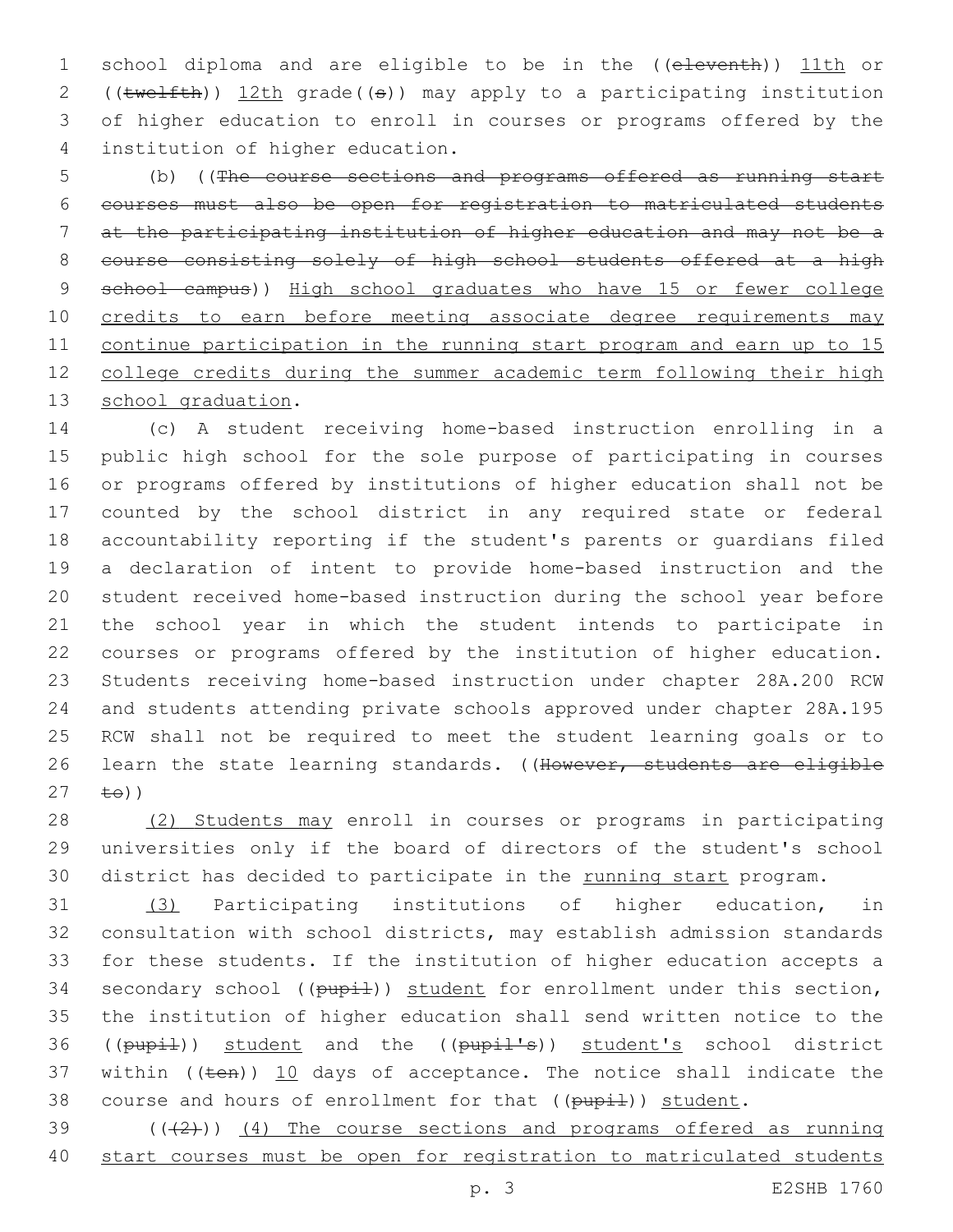at the participating institution of higher education and may not be a course consisting solely of high school students offered at a high

3 school campus.

 (5)(a) In lieu of tuition and fees, as defined in RCW 28B.15.020 5 and 28B.15.041:

 (i) Running start students shall pay to the community or technical college all other mandatory fees as established by each community or technical college and, in addition, the state board for 9 community and technical colleges may authorize a fee of up to ((ten)) 10 10 percent of tuition and fees as defined in RCW 28B.15.020 and 11 28B.15.041; and

 (ii) All other institutions of higher education operating a running start program may charge running start students a fee of up 14 to ((ten)) 10 percent of tuition and fees as defined in RCW 28B.15.020 and 28B.15.041 in addition to technology fees.

16 (b) The fees charged under this subsection  $((+2))$  (5) shall be 17 prorated based on credit load.

 (c) Students may pay fees under this subsection (5) with advanced college tuition payment program tuition units at a rate set by the advanced college tuition payment program governing body under chapter 21 28B.95 RCW.

 $((+3+))$   $(6)$  (a) The institutions of higher education must make available fee waivers for low-income running start students. A student shall be considered low income and eligible for a fee waiver upon proof that the student is currently qualified to receive free or reduced-price lunch. Acceptable documentation of low-income status may also include, but is not limited to, documentation that a student has been deemed eligible for free or reduced-price lunches in the last five years, or other criteria established in the institution's 30 policy.

 (b)(i) By the beginning of the 2020-21 school year, school districts, upon knowledge of a low-income student's enrollment in running start, must provide documentation of the student's low-income status, under (a) of this subsection, directly to institutions of 35 higher education.

 (ii) Subject to the availability of amounts appropriated for this specific purpose, the office of the superintendent of public instruction, in consultation with the Washington student achievement council, shall develop a centralized process for school districts to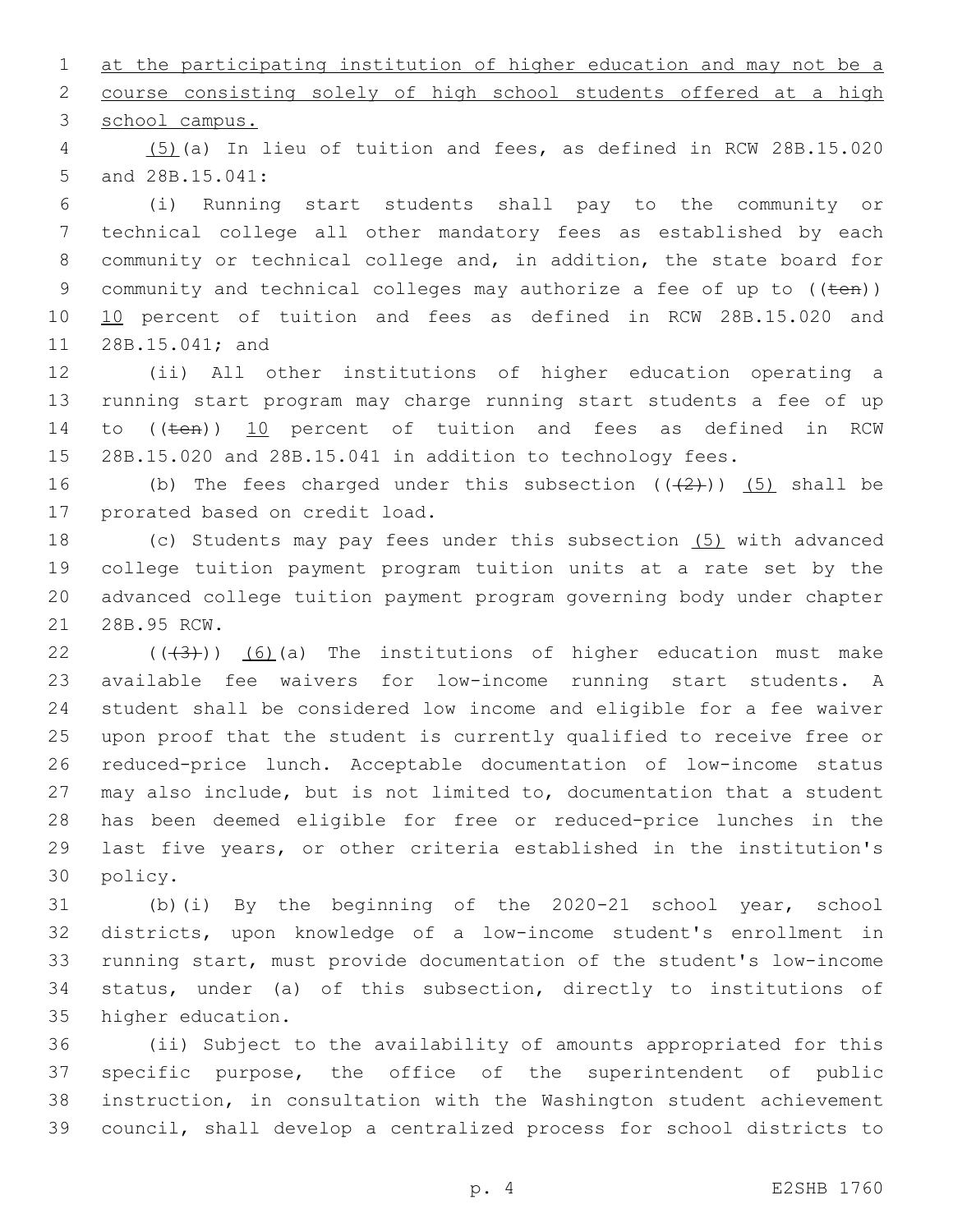provide students' low-income status to institutions of higher education to meet the requirements of (b)(i) of this subsection.

 (c) Institutions of higher education, in collaboration with relevant student associations, shall aim to have students who can benefit from fee waivers take advantage of these waivers. Institutions shall make every effort to communicate to students and their families the benefits of the waivers and provide assistance to students and their families on how to apply. Information about waivers shall, to the greatest extent possible, be incorporated into financial aid counseling, admission information, and individual billing statements. Institutions also shall, to the greatest extent possible, use all means of communication, including but not limited to websites, online catalogues, admission and registration forms, mass email messaging, social media, and outside marketing to ensure that information about waivers is visible, compelling, and reaches the maximum number of students and families that can benefit.

17 (((4))) (7) The ((pupil's)) student's school district shall transmit to the institution of higher education an amount per each full-time equivalent college student at statewide uniform rates for vocational and nonvocational students. The superintendent of public instruction shall separately calculate and allocate moneys 22 appropriated for basic education under RCW 28A.150.260, and equivalent amounts for high school graduates enrolled in running start courses under subsection (1)(b) of this section, to school districts for purposes of making such payments and for granting school districts seven percent thereof to offset program related costs. The calculations and allocations shall be based upon the estimated statewide annual average per full-time equivalent high school student allocations under RCW 28A.150.260, excluding small high school enhancements, and applicable rules adopted under chapter 34.05 RCW. The superintendent of public instruction, participating institutions of higher education, and the state board for community and technical colleges shall consult on the calculation and distribution of the funds. The funds received by the institution of higher education from the school district shall not be deemed tuition or operating fees and may be retained by the institution of higher education. A student enrolled under this subsection shall be counted for the purpose of meeting enrollment targets in accordance with terms and conditions specified in the omnibus appropriations act.